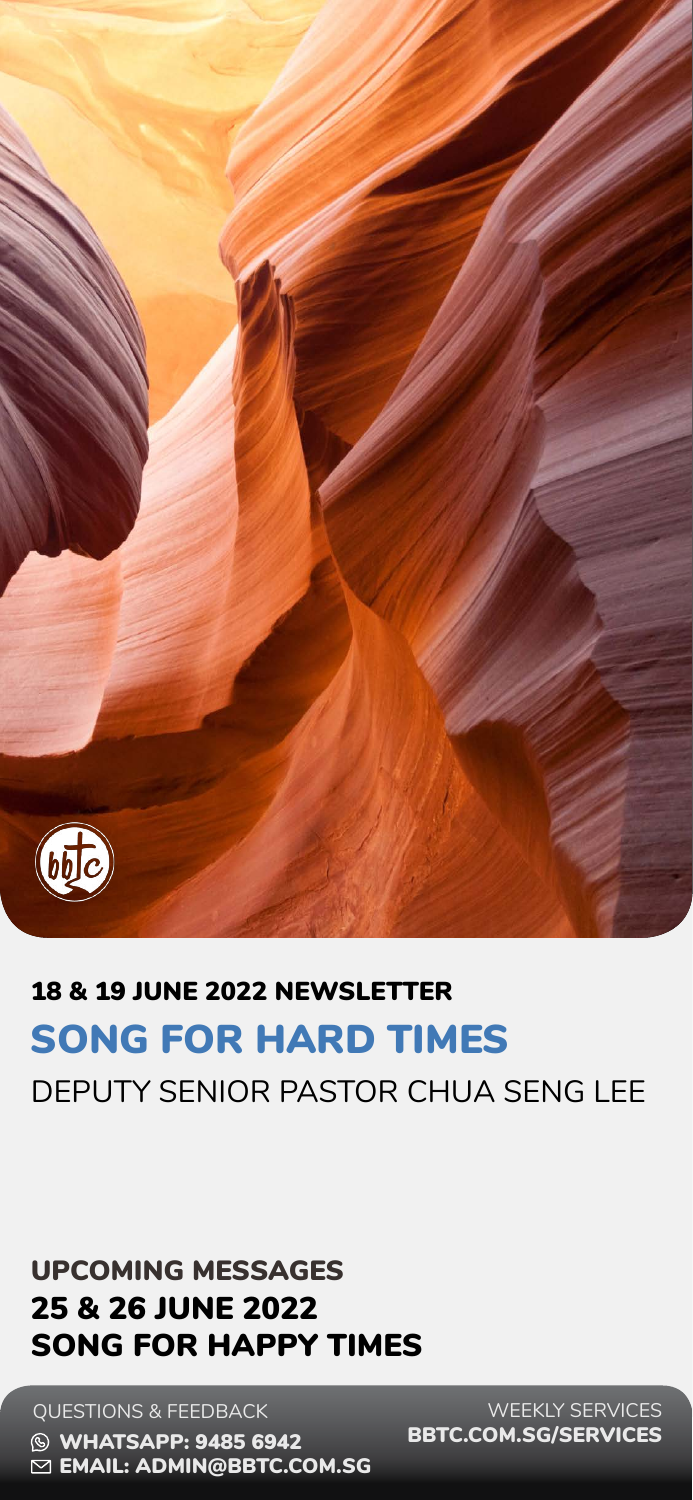

### CONGREGATIONAL PRAYER

### **FATHER'S DAY**

Surely God is good to Israel, to those who are pure in heart!

- Deepening relationship with

Father God

- Abound in knowledge and discernment
- Bringing children up in the
	- fear and knowledge of the Lord

**Psalm 73:1 (NASB1995)** 

# SCRIPTURE MEDITATION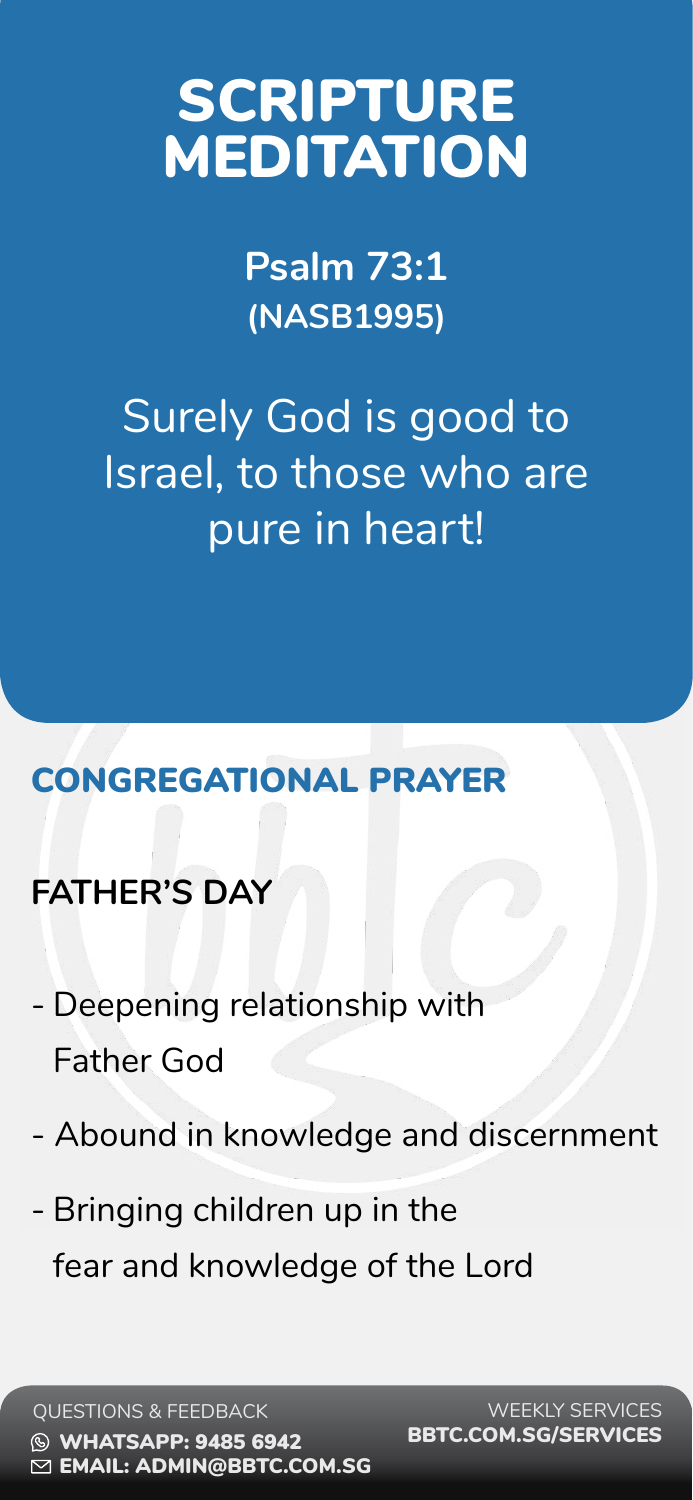#### QUESTIONS & FEEDBACK **S WHATSAPP: 9485 6942** EMAIL: [ADMIN@BBTC.COM.SG](mailto:admin%40bbtc.com.sg?subject=)

Car park remains closed for repainting, but cars can enter to

#### park/drop-off at the HQ instead.



## PARKING IN CHURCH **20 - 24 JUNE 2022** MON - FRI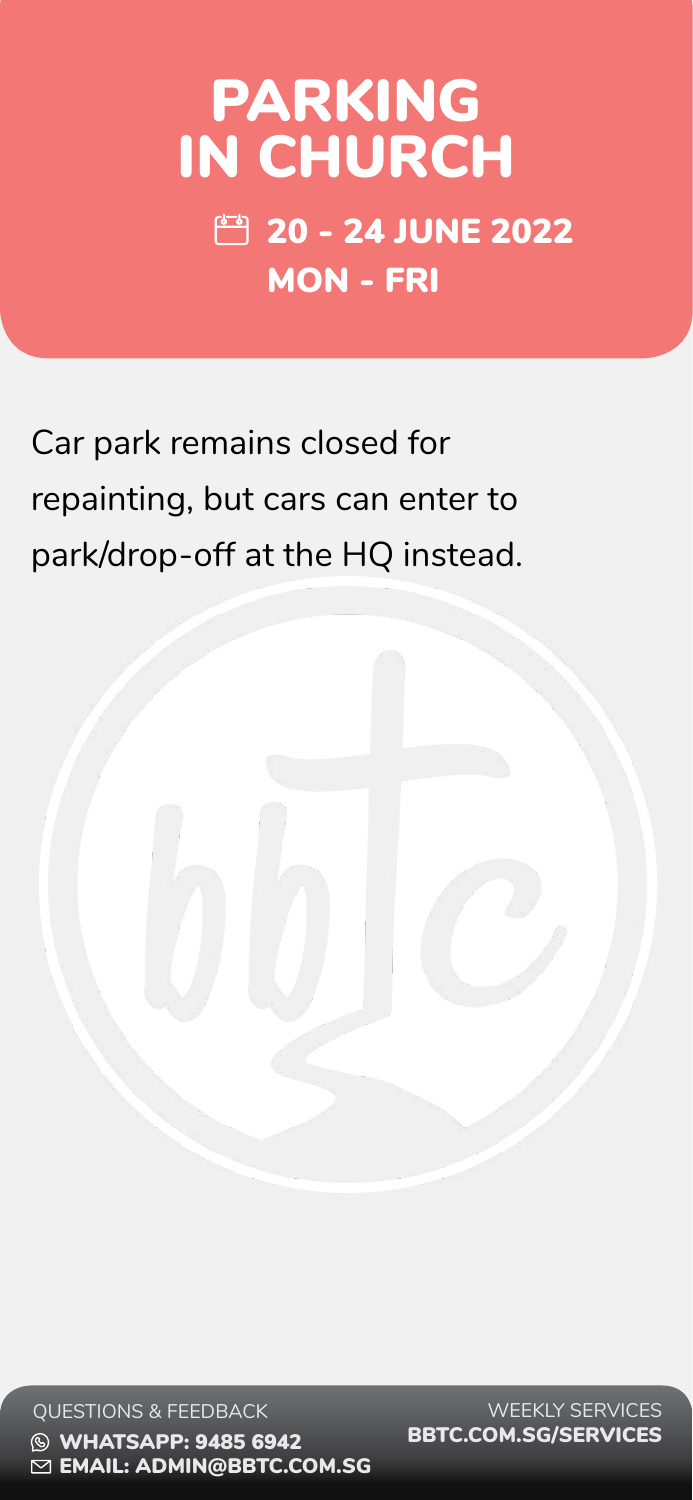

Mark your calendars for the 40.Day Season of nationwide prayer.

# 40.DAY 2022 **MB** 1 JULY - 9 AUG 2022

Every year, BBTC joins the other churches in the LoveSingapore prayer unity movement in a season of intercession, which starts on 1 July and culminates in Day of His Power on 8 August 2022. Look out for the 40.Day Prayer Guide, where prayer entries will be published online daily from 1 July.

We will also have weekly onsite Worship

& Intercession meetings in BBTC

throughout July.

### More details will be announced nearer to the 40.Day season!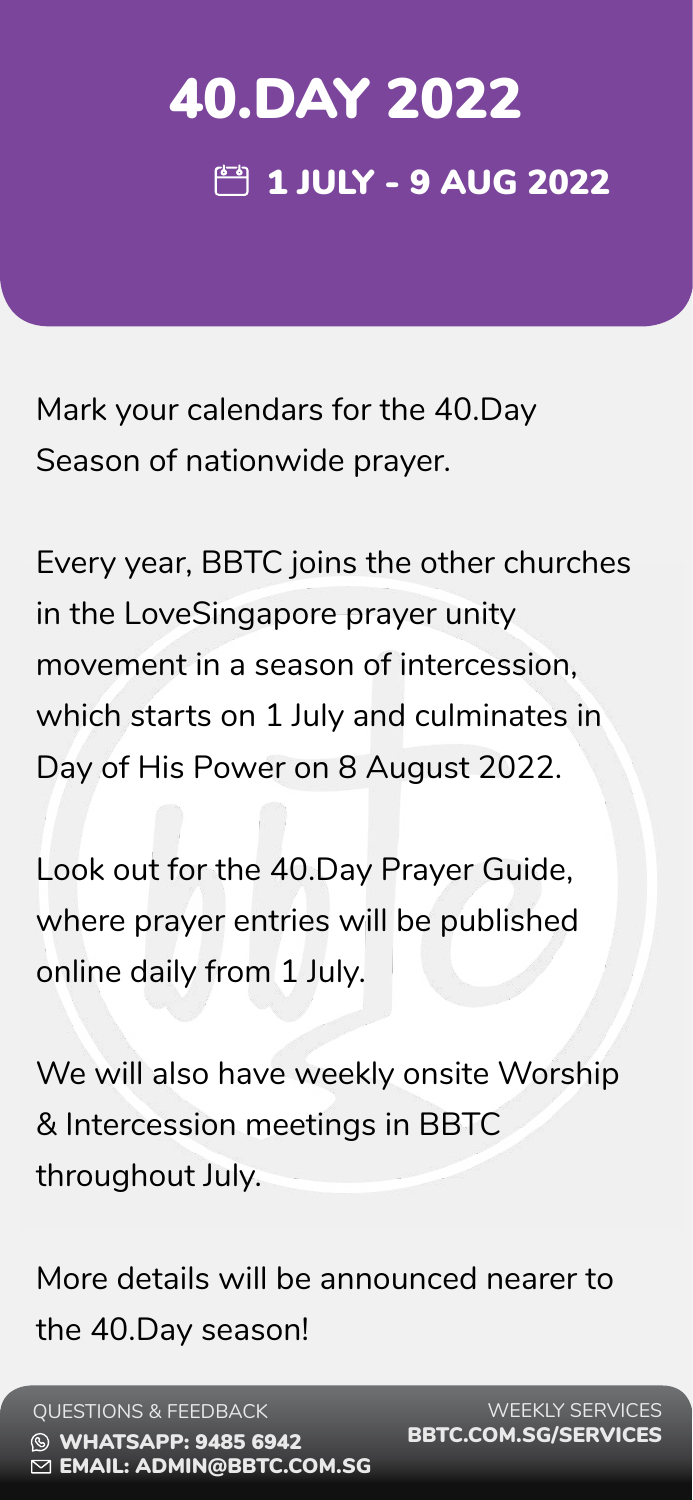QUESTIONS & FEEDBACK **& WHATSAPP: 9485 6942** EMAIL: [ADMIN@BBTC.COM.SG](mailto:admin%40bbtc.com.sg?subject=)



W&I is coming back on-site!

# CORPORATE WORSHIP AND INTERCESSION

**Date:** 1 July 2022

**Time:** 8 - 10pm

**Venue:** Chapel

**THEME: LET THE LIVING WATERS FLOW** Join us for our weekly on-site Worship & Intercession as we kick off the 40.Day Season of Prayer!

Let's pray for living waters to flow, touching lives of loved ones, church, government and the nations; in the ministries and also for the needy/sick. Maximum participation is encouraged as we come

#### back on-site. Gather your Cell Groups today!

- On-site W&I will be held every Friday in July during the 40.Day Season of Prayer.
- Day of His Power (English) will be held in BBTC, Sanctuary on 8 August 2022. *More details to follow.*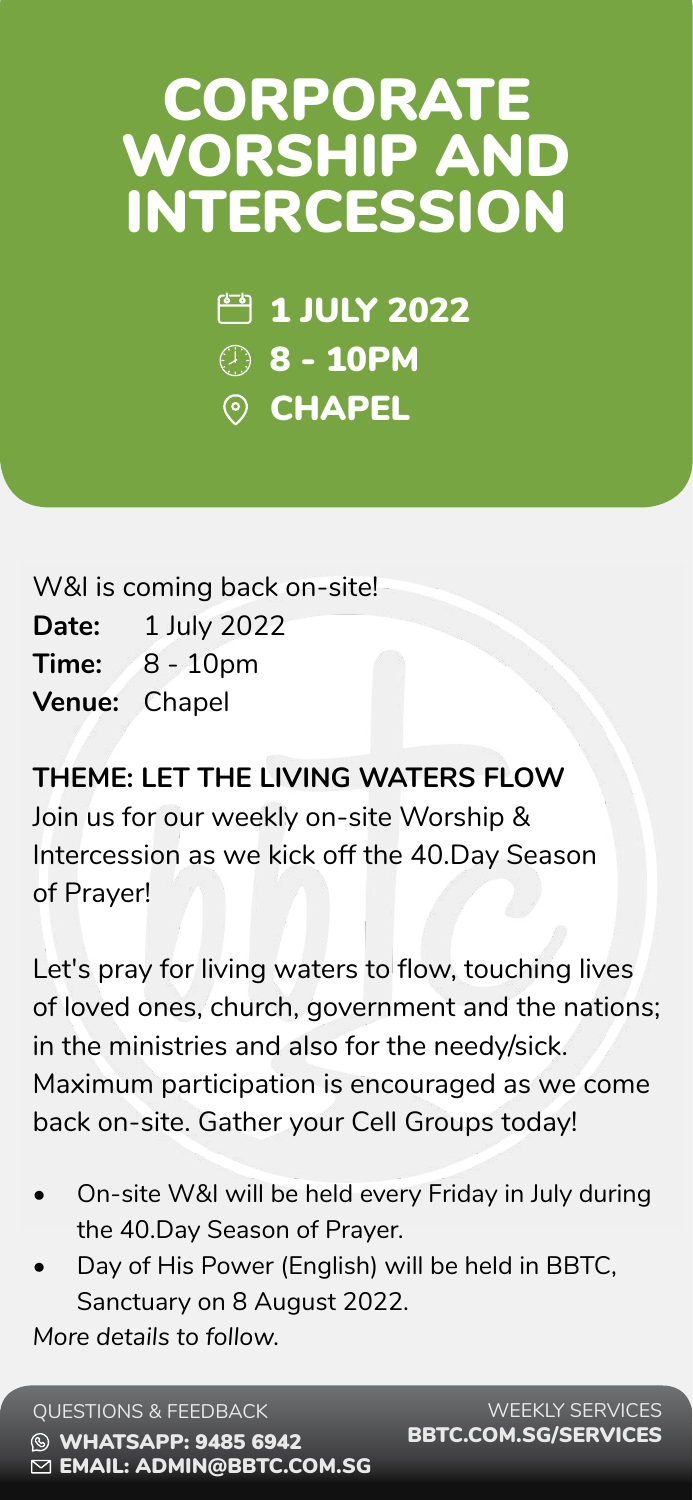QUESTIONS & FEEDBACK **S WHATSAPP: 9485 6942** EMAIL: [ADMIN@BBTC.COM.SG](mailto:admin%40bbtc.com.sg?subject=)

Take the first steps of faith to strengthen your relationship with God. Be equipped

with God's Word to build strong foundations in your lives. The course also includes lessons to prepare believers for baptism. **The next baptism will be held on 14 August 2022 (Sunday).**

**28 JUNE - 26 JULY** 8 - 10PM ZOOM

**Dates:** 28 June to 26 July 2022 (Every Tuesday, 5 sessions)

Register at *[bit.ly/ndt2022b2nm](http://bit.ly/ndt2022b1nm)* (for non-member) and *[bit.ly/ndt2022b2m](http://bit.ly/ndt2022b1m)* (for member) before 19 June 2022.

### For enquiries on NDT, please email Jessica at **[jessica@bbtc.com.sg](mailto:jessica%40bbtc.com.sg?subject=)**. For Baptism, email Joanna at **[joannahan@bbtc.com.sg.](mailto:joannahan%40bbtc.com.sg?subject=)**

# NEW DISCIPLE TRACK & BAPTISM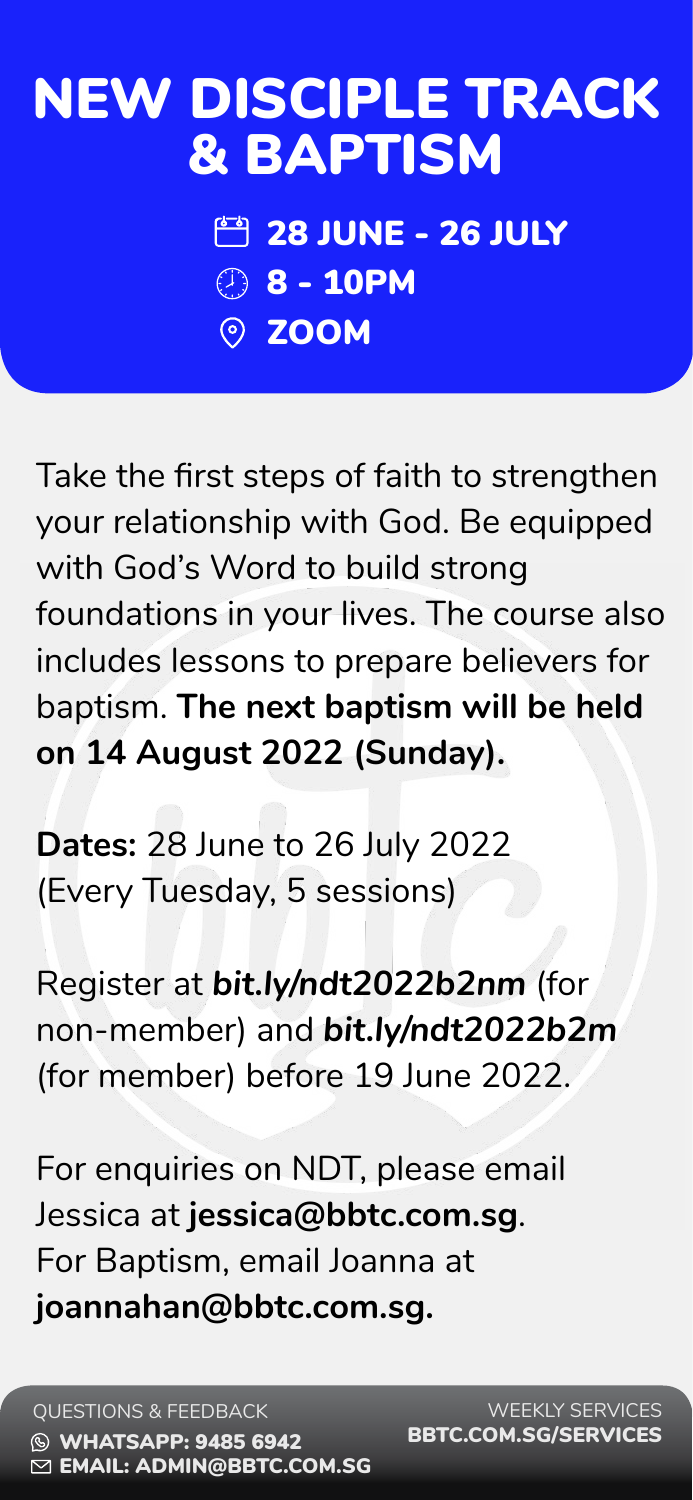QUESTIONS & FEEDBACK **S WHATSAPP: 9485 6942** EMAIL: [ADMIN@BBTC.COM.SG](mailto:admin%40bbtc.com.sg?subject=)

Take the next steps of faith to grow

deeper in your personal walk with the Lord. Be equipped with biblical truths and core values to share Christ as you mature in Him.

Topics:

8 - 10PM O ZOOM

- Anointed Body-life Connect and Engage
- Anointed Worship Lifestyle of Thanksgiving, Praise and Worship
- Faith Convictions Anchor Ourselves in the Truth
- Anointed Altar Pray in the Spirit
- Relational Evangelism Share the Gospel
- Anointed Word Bible Overview
- Spiritual Hygiene Pursue Holiness in the Lord

Register individually or as a cell group at: **<bit.ly/gdt2022b2m>** (member) **[bit.ly/gdt2022b2nm](https://bit.ly/gdt2022b2nm)** (non-member)

Registration Closing Date: 3 July 2022

For any queries, please contact Jessica at **jessica@bbtc.com.sg.**

# GROWING DISCIPLE TRACK (GDT)

### **14 JULY - 25 AUGUST**

(EVERY THURSDAY, 7 SESSIONS)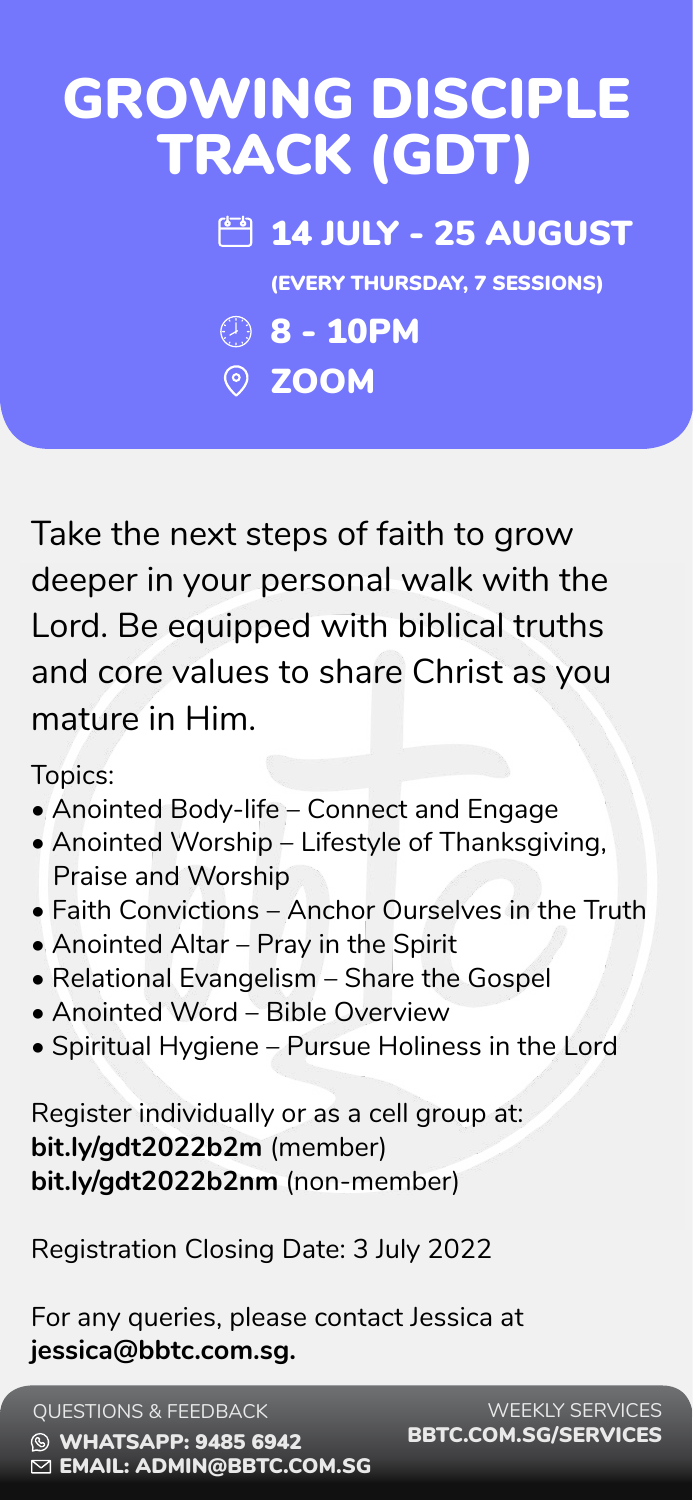

When we lose someone as close as our spouse,

the loss is immense especially for the family.

Come and trade your ashes for beauty together with others on a similar journey.

FB 18 JULY 2022 8 - 9.30PM [bit.ly/ladiesb4a](https://bit.ly/ladiesb4a )

Guest speakers from Wicare Support Group (a ministry for widows and the fatherless) will talk about their programmes and practical handles for support. A BBTCian will also share her parenting experiences. All are welcome!

**Date:** 18 July 2022

#### **Time:** 8 - 9.30pm

**Zoom link:** [bit.ly/ladiesb4a](https://bit.ly/ladiesb4a)

#### For queries, please email **bodylife@bbtc.com.sg**.

# BBTC EQUIPPING (FOR LADIES)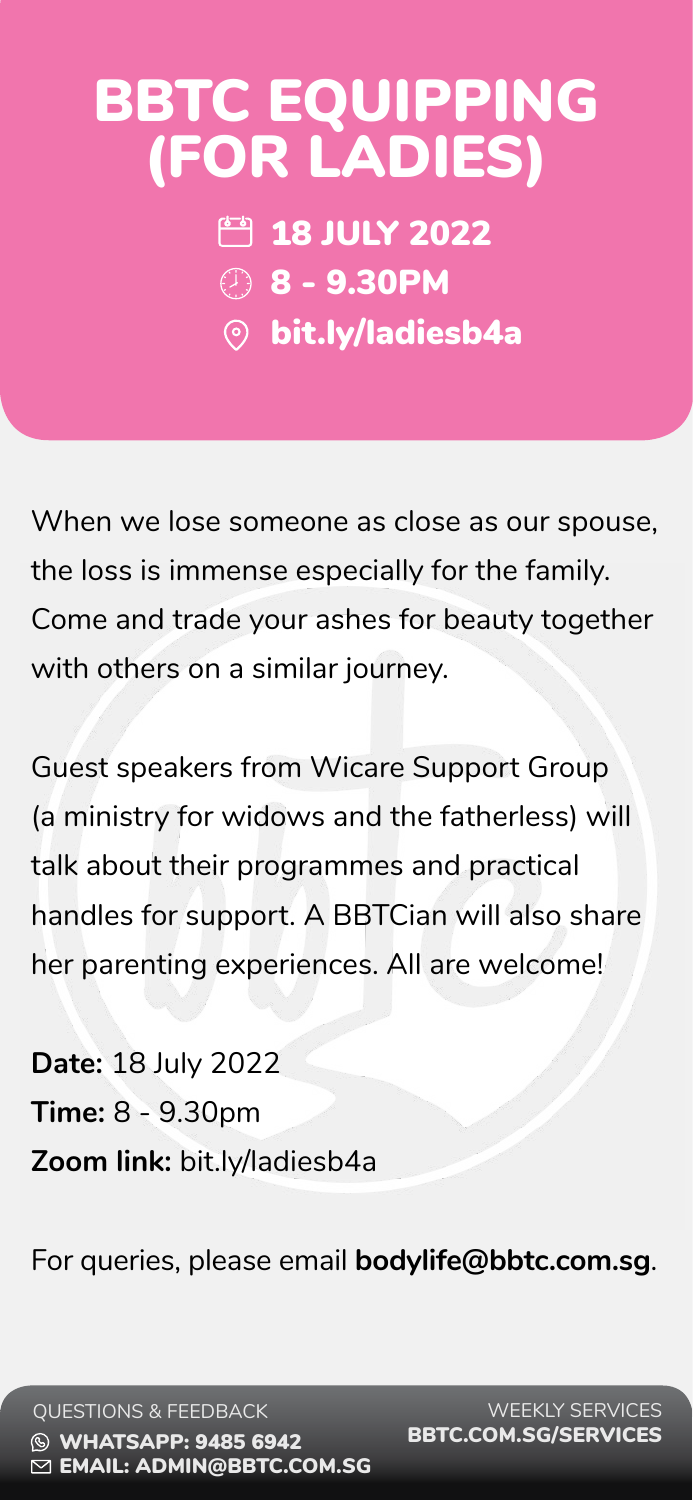QUESTIONS & FEEDBACK **S WHATSAPP: 9485 6942** EMAIL: [ADMIN@BBTC.COM.SG](mailto:admin%40bbtc.com.sg?subject=)

**Jesus said, "Let the little children come to me, and** 

**do not hinder them, for the kingdom of heaven belongs to such as these."** – Matthew 19:14

Children are a gift from God and are precious to Him. The word "dedication" means "to consecrate" or "set apart". When we dedicate our children, we recognize God's call upon their lives to be set apart from the world, and we commit to raising them in the fear and love of the Lord. BBTC is here to partner with you on this parenting journey.

**BABY DEDICATION CLASS "CULTIVATING FAITH FROM EARLY CHILDHOOD" VIA ZOOM** (Mandatory for first-time parents and parents who

have not attended this class before) **Date:** 26 July 2022

**Time:** 8pm

*\* Zoom link will be sent out at a later date.* 

If you would like to dedicate your babies and/or children, please register here: *[bit.ly/BBD3031](https://bit.ly/BBD3031 )*

## BABIES AND CHILDREN'S DEDICATION SERVICE 30 & 31 JULY 2022

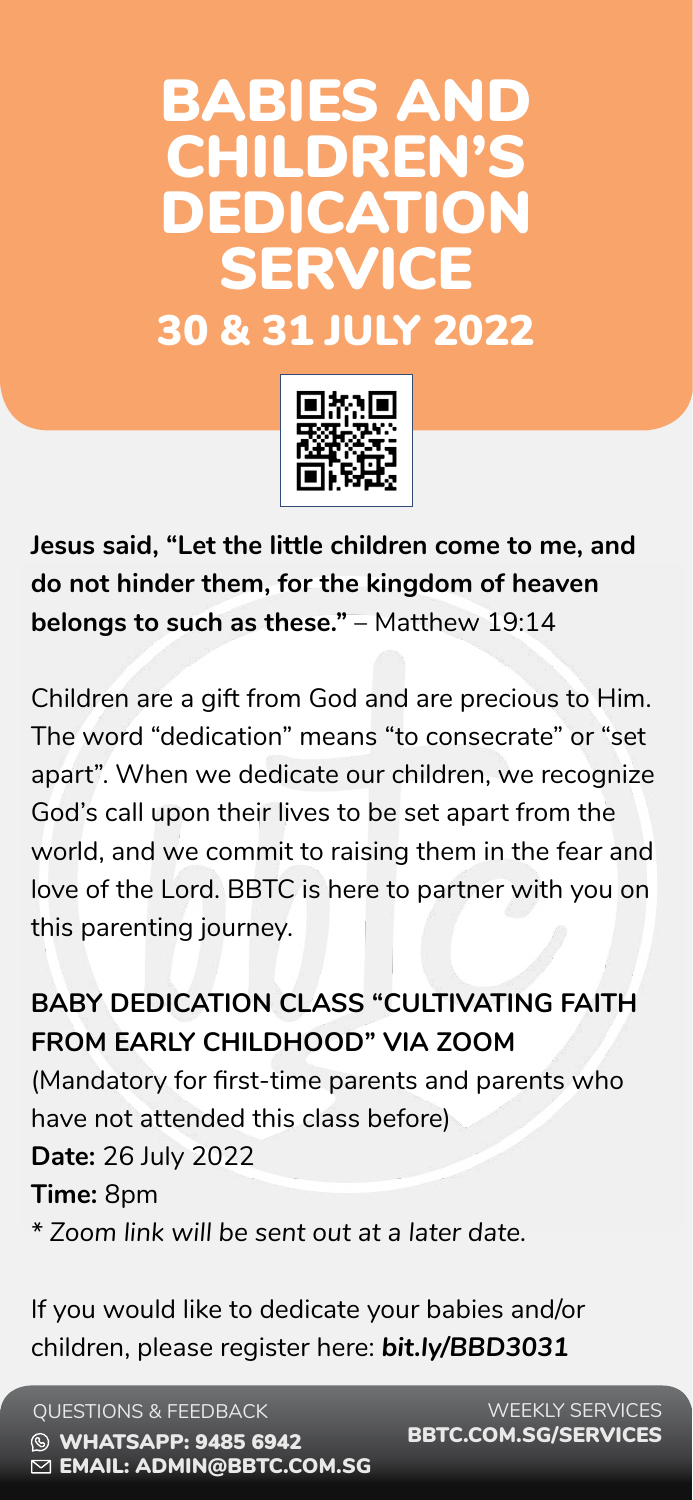

### **RTF@BBTC 2022 BATCH 2 (ON-SITE)**

#### **Session 1: Overview of RTF Ministry and**

**Personal Questionnaire (PQ) filling Date:** 6 August 2022 **Time:** 9am to 12.30pm **Venue:** Inner Hall (Level 2)

**Session 2: Ministry Day Date:** 27 August 2022 Morning OR Afternoon OR 3 September 2022 Morning **Morning slot:** 9am to 12pm **Afternoon slot:** 1pm to 4pm **Venue:** TBC **Cost:** \$10.00

Please register online at: *[bit.ly/rtf2022b2](https://bit.ly/rtf2022b2 )*

#### Registration closes 28 July 2022.

# RESTORING THE FOUNDATIONS

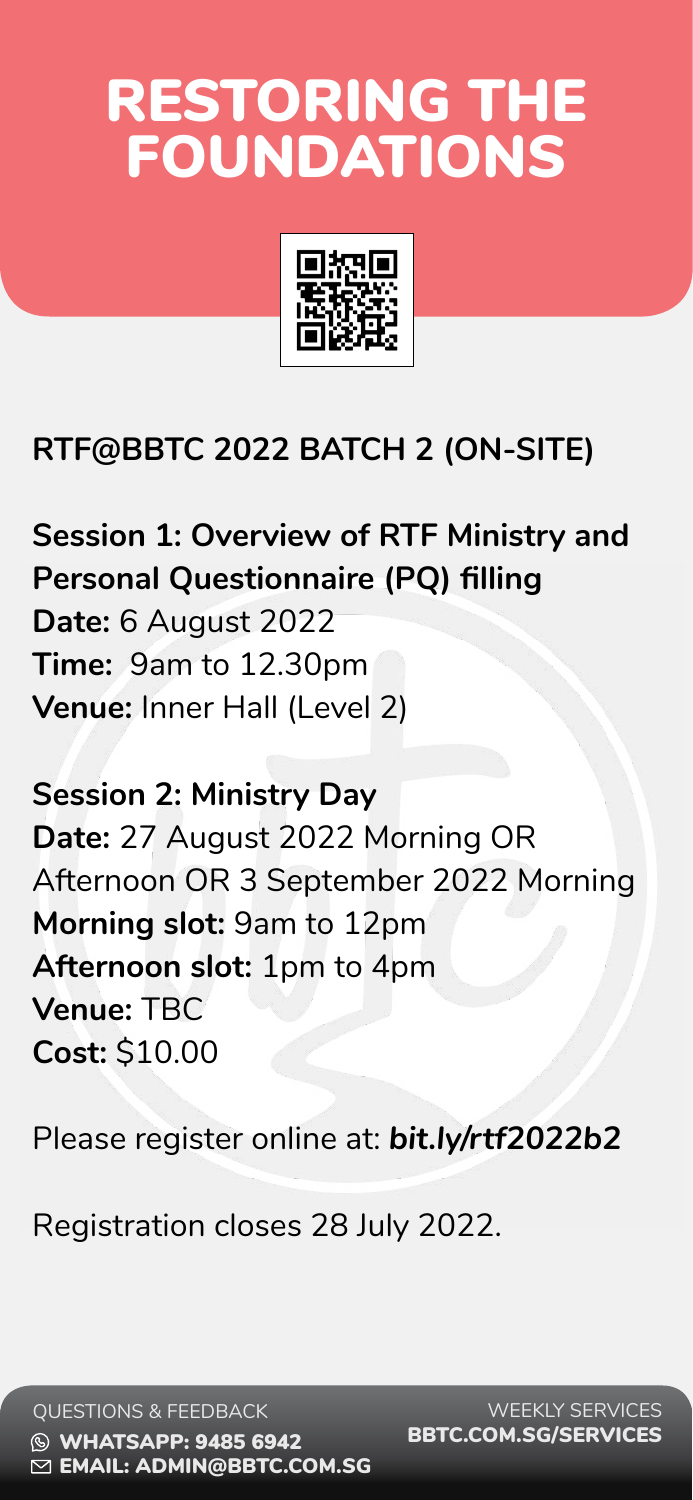

#### QUESTIONS & FEEDBACK **& WHATSAPP: 9485 6942** EMAIL: [ADMIN@BBTC.COM.SG](mailto:admin%40bbtc.com.sg?subject=)

We are looking for passionate individuals to serve in the areas of:

- Lights
- Visuals
- Audio
- Video

## Join us today! Indicate your interest here: *<bit.ly/bbtccrew>*

# AV CREW RECRUITMENT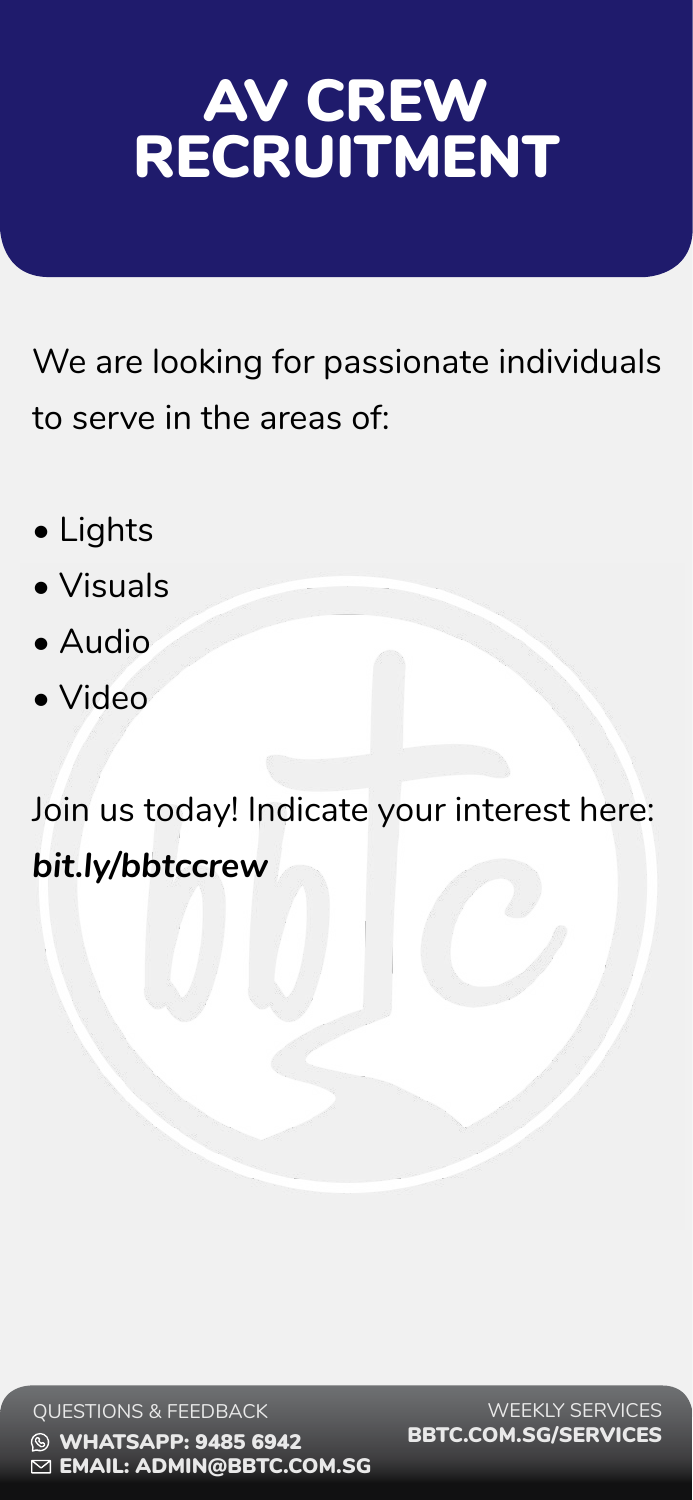QUESTIONS & FEEDBACK **& WHATSAPP: 9485 6942** EMAIL: [ADMIN@BBTC.COM.SG](mailto:admin%40bbtc.com.sg?subject=)

### **BBTC COMMUNICATIONS DIRECTOR, MANAGER OR EXECUTIVE**

### **WHAT YOU'LL DO:**

Oversee or execute all communications campaigns and collateral, to keep our bodylife updated and to bring the Gospel beyond

church walls. This include: BBTC website, app, social media and onsite media (banners, screens).

### **REQUIREMENTS**

- 3 or more years' relevant experience (eg comms, marketing, advertising, PR, digital) • Able to manage a team and coordinate corporate requests (for Comms Director/ Manager)
- Able to effectively use Adobe Creative Suite
- Good to have: film-making skills & familiar with Wordpress CMS

• Candidates must have a healthy spiritual walk and be plugged into church life.

### **INTERESTED?**

### Email Ps Edric at **edricsng@gmail.com** to find out more!

# BBTC RECRUITMENT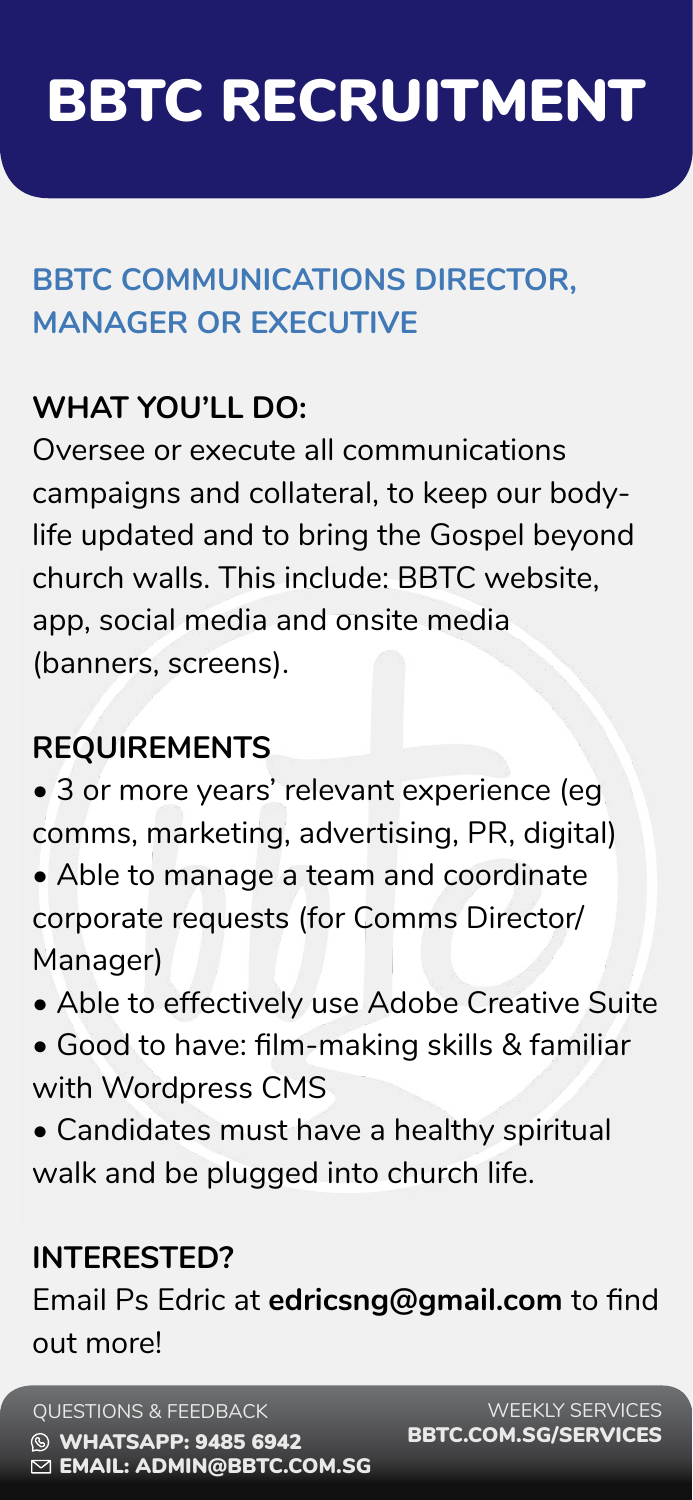

#### QUESTIONS & FEEDBACK **& WHATSAPP: 9485 6942** EMAIL: [ADMIN@BBTC.COM.SG](mailto:admin%40bbtc.com.sg?subject=)

We extend our heartfelt condolences and deepest sympathies to Wong Eng Hai & Valerie and their daughter, Faith Karis on the demise of Eng Hai's beloved mother,

#### the late Mdm Koh Buck on 16 June 2022.

# CONDOLENCES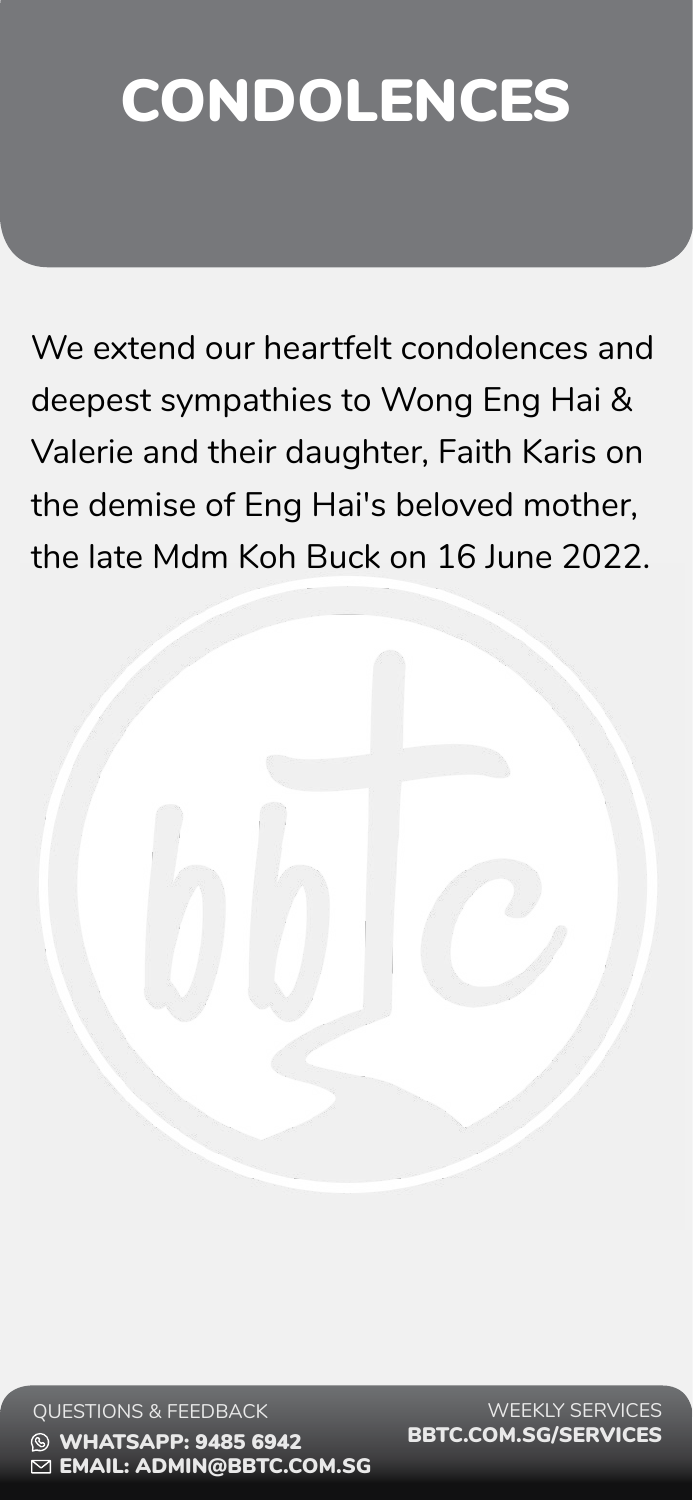QUESTIONS & FEEDBACK **& WHATSAPP: 9485 6942** EMAIL: [ADMIN@BBTC.COM.SG](mailto:admin%40bbtc.com.sg?subject=)

## BREAKTHROUGH HOUSE ZOOM PRAYER ROOM

*ZOOM LINK* **[bit.ly/breakthroughhouse](http://bit.ly/breakthroughhouse)**

EVERY SAT

6.30 - 7PM

## DIAL BY YOUR LOCATION **(SG) +65 3158 7288, +65 3165 1065**

EVERY SUN 10AM - 10.30AM **MEETING ID 836 3000 6466**

A lady received Christ after being diagnosed with stage 4 cancer in 2020. Since then, the Breakthrough House Zoom prayer team have been ministering and journeying with her regularly.

After her recent check up, she reported that there has been a drop in her cancer marker! Praise God! We celebrate every



## Jesus looked at them and said, "With man this is impossible, but with God all things are possible." - Matthew 19:26